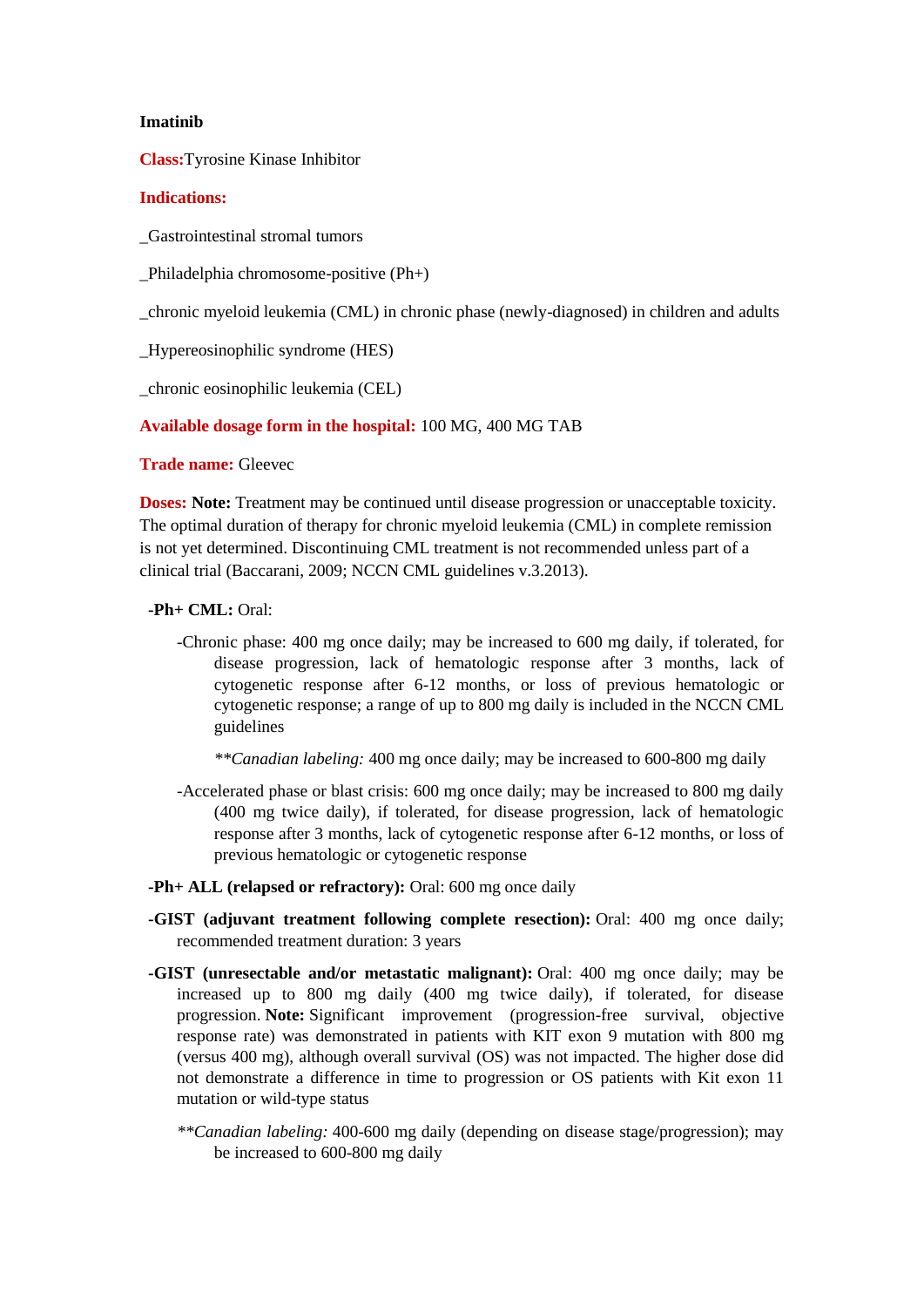- **-ASM with eosinophilia:** Oral: Initiate at 100 mg once daily; titrate up to a maximum of 400 mg once daily (if tolerated) for insufficient response to lower dose
- **-ASM without D816V c-Kit mutation or c-Kit mutation status unknown:** Oral: 400 mg once daily
- **-DFSP:** Oral: 400 mg twice daily
- **-HES/CEL:** Oral: 400 mg once daily
- **-HES/CEL with FIP1L1-PDGFRα fusion kinase:** Oral: Initiate at 100 mg once daily; titrate up to a maximum of 400 mg once daily (if tolerated) if insufficient response to lower dose
- **-MDS/MPD:** Oral: 400 mg once daily
- **-Ph+ ALL (induction, newly diagnosed):** *Canadian labeling (not an approved use in the U.S.):* Oral: 600 mg once daily
- **-Chordoma, progressive, advanced, or metastatic expressing PDGFRB and/or PDGFB (unlabeled use):** Oral: 400 mg twice daily
- **-Desmoid tumors, unresectable and/or progressive (unlabeled use):** Oral: 300 mg twice daily (BSA  $\geq$ 1.5 m<sup>2</sup>), 200 mg twice daily (BSA 1-1.49 m<sup>2</sup>), 100 mg twice daily (BSA <1 m<sup>2</sup>) or 400 mg once daily; may increase to 400 mg twice daily if progressive disease on 400 mg daily
- **-Melanoma, advanced or metastatic with C-KIT mutation (unlabeled use):** Oral: 400 mg twice daily
- **-Stem cell transplant (SCT, unlabeled use) for CML (in patients who have not failed imatinib therapy prior to transplant):** Oral:
	- *-Prophylactic use to prevent relapse post SCT:* 400 mg daily starting after engraftment for 1 year post transplant or 300 mg daily starting on day +35 post SCT (increased to 400 mg within 4 weeks) and continued until 12 months post transplant
	- *-Relapse post SCT:* Initial: 400 mg daily; if inferior response after 3 months, dose may be increased to 600-800 mg daily or 400-600 mg daily (chronic phase) **or** 600 mg daily (blast or accelerated phase)

## **Geriatric**

Refer to adult dosing.

#### **Renal Impairment**:

*\*\*U.S. labeling:*

- Mild impairment ( $Cl_{cr}$  40-59 mL/minute): Maximum recommended dose: 600 mg.
- Moderate impairment ( $Cl_{cr}$  20-39 mL/minute): Decrease recommended starting dose by 50%; dose may be increased as tolerated; maximum recommended dose: 400 mg.
- Severe impairment ( $Cl_{cr}$  <20 mL/minute): Use caution; a dose of 100 mg daily has been tolerated in a limited number of patients with severe impairment (Gibbons, 2008).

*\*\*Canadian labeling:*

• Mild impairment ( $Cl<sub>cr</sub>$  40-59 mL/minute): Initial dose: 400 mg once daily (minimum) effective dose); titrate to efficacy and tolerability.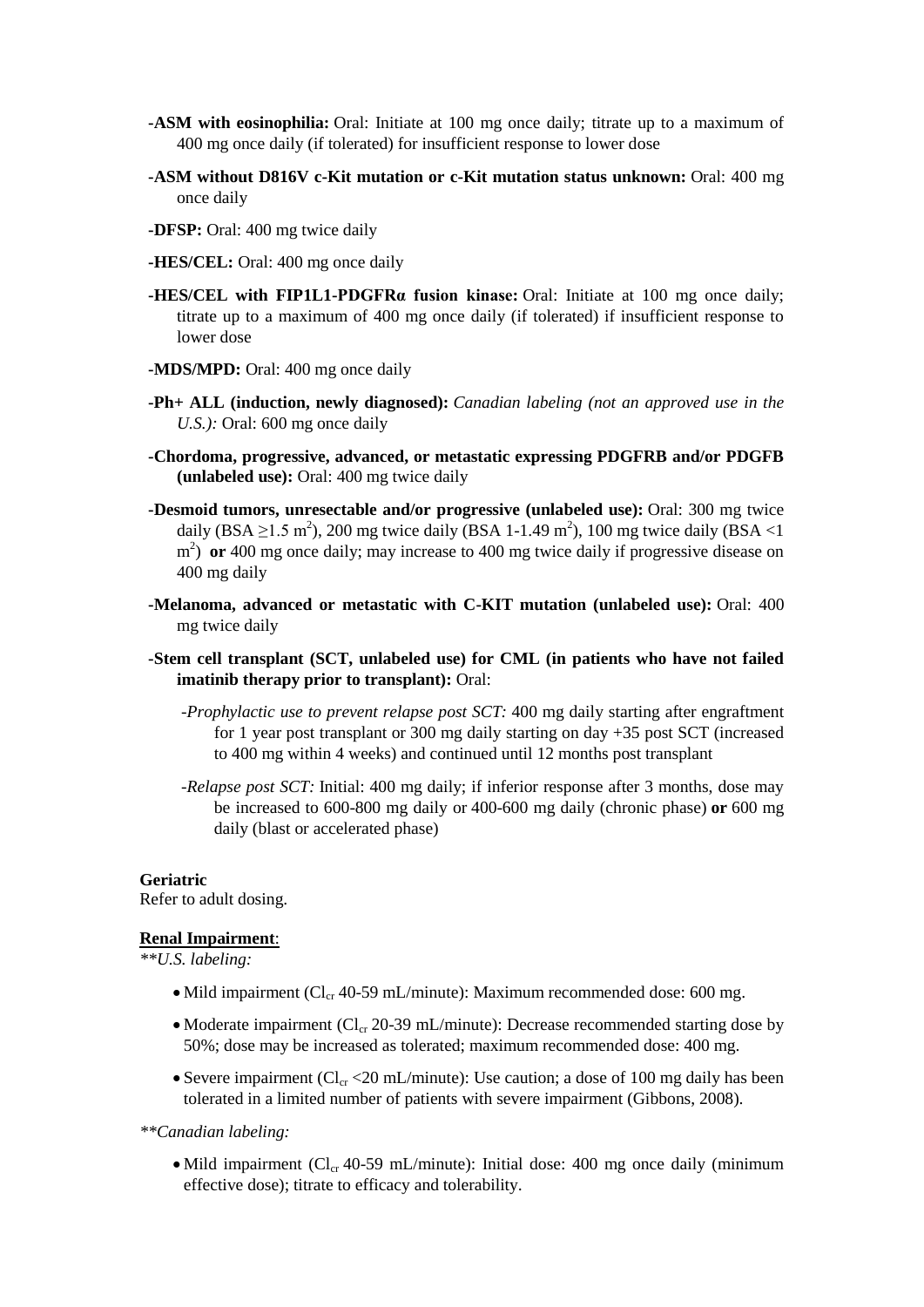- Moderate impairment ( $Cl_{cr}$  20-39 mL/minute): Initial dose: 400 mg once daily (minimum effective dose); titrate to efficacy and tolerability; the use of 800 mg dose is not recommended.
- Severe impairment ( $Cl_{cr}$  <20 mL/minute): Use is not recommended.

# **Hepatic Impairment:**

*\*\*U.S. labeling:*

- Mild-to-moderate impairment: No dosage adjustment necessary.
- Severe impairment: Reduce dose by 25%.

*\*\*Canadian labeling:*

- Mild-to-moderate impairment: Initial dose: 400 mg once daily (minimum effective dose).
- Severe impairment: Initial dose: 200 mg once daily; may increase up to 300 mg once daily in the absence of severe toxicity; decrease dose with unacceptable toxicity.

**Dosage adjustment for hepatotoxicity (during therapy):** If elevations of bilirubin  $>3$ times ULN or transaminases >5 times ULN occur, withhold treatment until bilirubin <1.5 times ULN and transaminases <2.5 times ULN. Resume treatment at a reduced dose as follows (**Note:** The decision to resume treatment should take into consideration the initial severity of hepatoxicity):

- If current dose 400 mg daily, reduce dose to 300 mg daily
- If current dose 600 mg daily, reduce dose to 400 mg daily
- If current dose 800 mg daily, reduce dose to 600 mg daily

## **Dosing: Adjustment for Toxicity**

## *1. Hematologic toxicity:*

-Chronic phase CML (initial dose 400 mg daily in adults or 340 mg/m<sup>2</sup>/day in children); ASM, MDS/MPD, and HES/CEL (initial dose 400 mg daily); or GIST (initial dose 400 mg daily [U.S. labeling] or 400-600 mg daily [Canadian labeling]): If ANC <1 x  $10^9$ /L and/or platelets <50 x 10<sup>9</sup>/L: Withhold until ANC ≥1.5 x 10<sup>9</sup>/L and platelets ≥75 x 10<sup>9</sup> /L; resume treatment at original starting dose. For recurrent neutropenia and/or thrombocytopenia, withhold until recovery, and reinstitute treatment at a reduced dose as follows:

- If initial dose 400 mg daily, reduce dose to 300 mg daily.
- If initial dose 600 mg daily (Canadian labeling; not in U.S. labeling), reduce dose to 400 mg daily.

 -CML (accelerated phase or blast crisis) and Ph+ ALL: Adults (initial dose 600 mg daily): If ANC <0.5 x 10<sup>9</sup>/L and/or platelets <10 x 10<sup>9</sup>/L, establish whether cytopenia is related to leukemia (bone marrow aspirate or biopsy). If unrelated to leukemia, reduce dose to 400 mg daily. If cytopenia persists for an additional 2 weeks, further reduce dose to 300 mg daily. If cytopenia persists for 4 weeks and is still unrelated to leukemia, withhold treatment until ANC  $\geq$ 1 x 10<sup>9</sup>/L and platelets  $\geq$ 20 x 10<sup>9</sup>/L, then resume treatment at 300 mg daily.

 -ASM associated with eosinophilia and HES/CEL with FIP1L1-PDGFRα fusion kinase: Adults (starting dose 100 mg daily): If ANC <1 x  $10^9$ /L and/or platelets <50 x  $10^9$ /L: Withhold until ANC  $\geq$ 1.5 x 10<sup>9</sup>/L and platelets  $\geq$ 75 x 10<sup>9</sup>/L; resume treatment at previous dose.

-DFSP: Adults (initial dose 800 mg daily): If ANC <1 x  $10^9$ /L and/or platelets <50 x  $10^9$ /L, withhold until ANC  $\geq$ 1.5 x  $10^9$ /L and platelets  $\geq$ 75 x  $10^9$ /L; resume treatment at reduced dose of 600 mg daily. For recurrent neutropenia and/or thrombocytopenia, withhold until recovery, and reinstitute treatment with a further dose reduction to 400 mg daily.

 *2. Nonhematologic toxicity (eg, severe edema):* Withhold treatment until toxicity resolves; may resume if appropriate (depending on initial severity of adverse event).